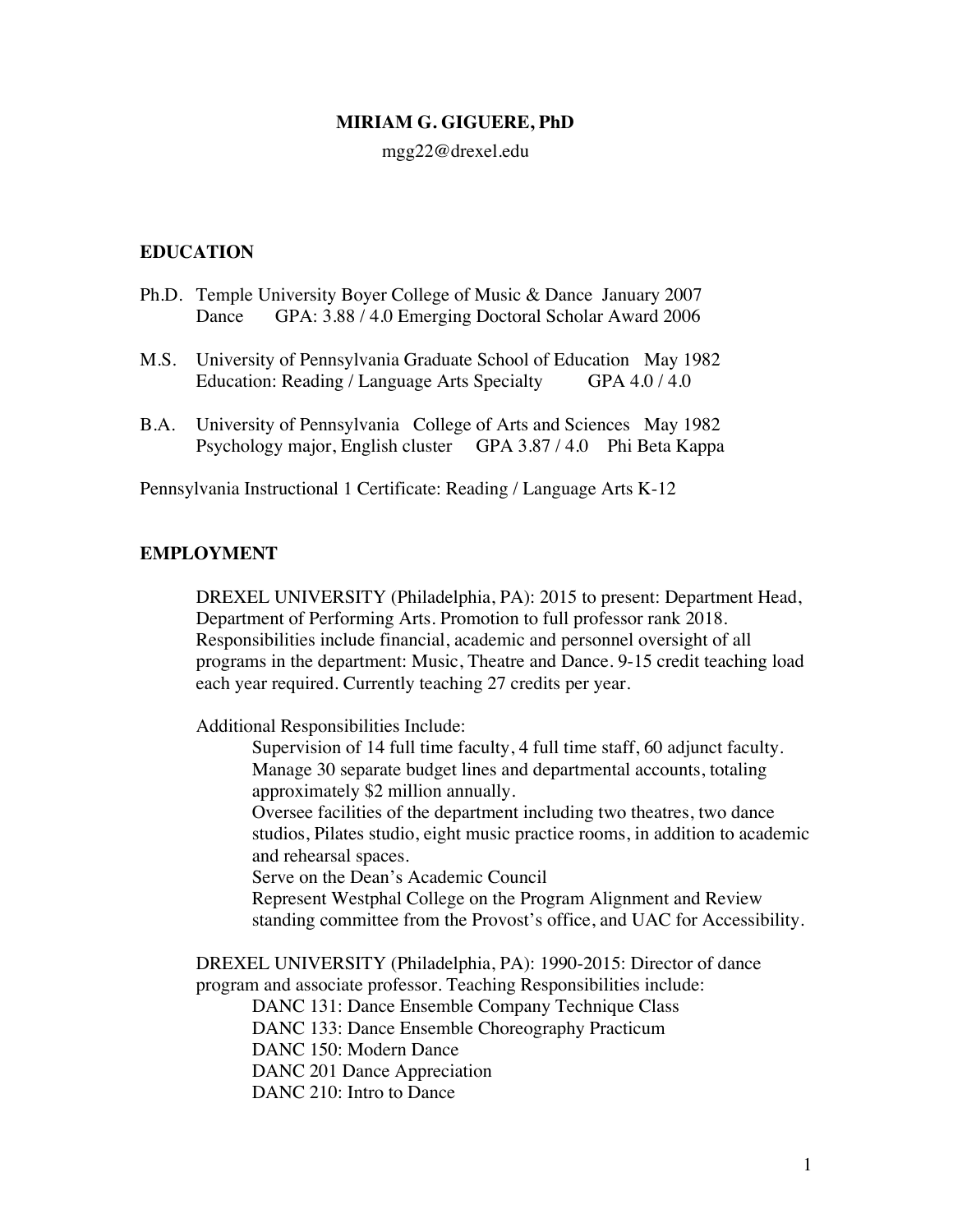DANC 240: Composition

DANC 260: Injury Prevention

DANC 310: Dance Aesthetics and Criticism

DANC 325: 20<sup>th</sup> Century Dance History

DANC 340: Dance Pedagogy

DANC 355: Rhythmic Study for Dancers

DANC 380: Dance & Video

UNIV 101: The Drexel Experience (Freshmen Seminar)

Direct Drexel University Dance Ensemble in biannual concert of student, faculty and guest professional work.

Direct FreshDance (freshmen dance company) in biannual concert of student, faculty and guest professional work.

Additional Responsibilities Include:

Budgeting and financial management of dance program, three dance companies, and dance studio.

Supervise three full time and sixteen part-time faculty.

Evaluate prospective student applications for admission to University,

Staff and run auditions for dance majors and scholarship students.

Designed curriculum for unique dance major curriculum tracking to a masters degree in dance / movement therapy, elementary education or doctorate in physical therapy

Designed 16 new courses passed by curriculum committee and faculty Senate for the dance minor and dance major.

Designed and implemented numerous civic engagement projects for students to participate in Philadelphia public schools including after school dance programs and a wheelchair dance collaboration

Supervised numerous independent studies including special topics in Dance History and Rhythmic Studies.

Serve on masters thesis committees. Sample projects include: Meghan Bailey (MA in Creative arts in Therapy) Project: Estimations of Self Esteem in adolescents taking ballet and creative movement.

> Minjung Shim (MA in Creative arts in Therapy) Phenomenological Study of "One and a Half" generation Korean Americans Lauren Mandilian (MS in Digital Media) Creation of an integrated performance piece using digital media and dance.

Supervised 10 university wide Research Day Projects, including one University Undergraduate winner, and three Westphal College winners.

Supervise and mentor Entertainment and Arts Management Students in senior projects related to dance production.

Serve on faculty committees including numerous search committees, Assessment Task Force, Research Day, Strategic Planning

Mentor majors in co-op placements and threshold reviews

Tenure mentor for tenure track faculty member Brannon Wiles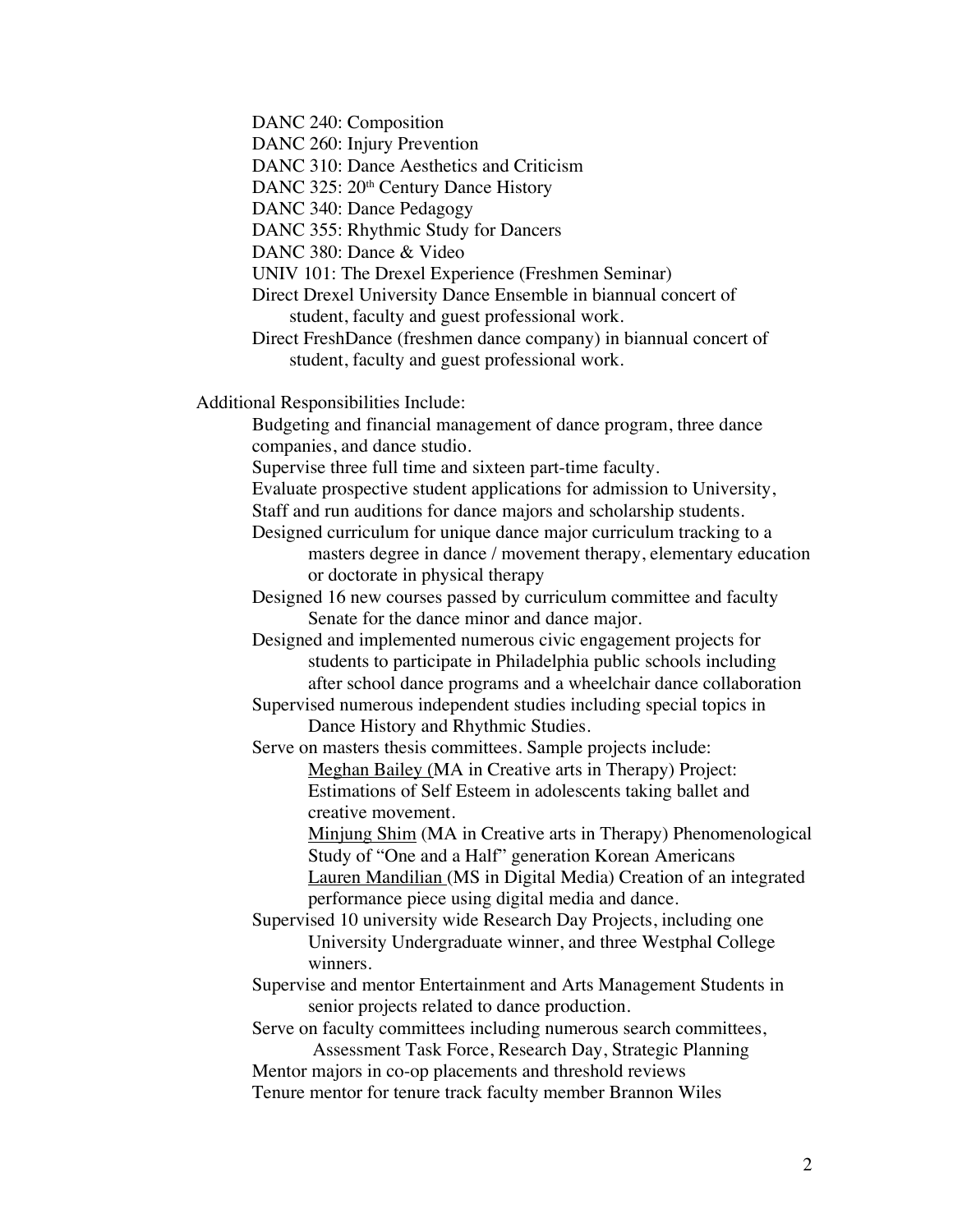Advise minors

TAINAN UNIVERSITY OF TECHNOLOGY (Tainan, Taiwan): 2007-2008: Guest teacher at seminar on best practices for dance education to dance educators and college students. One of only two US educators invited each year.

TEMPLE UNIVERSITY (Philadelphia, PA): 2005 & 2008: Teach *D404: Dance and the Child* graduate course on dance education methods for children. Course focused on physical, social emotional and cognitive development as it relates to creating appropriate dance curriculum. Directed summer dance intensive for elementary through high school students (Summer 2005)

BODY LANGUAGE DANCE COMPANY: (Philadelphia, PA) 1991-2009: Teach one and two weeklong residencies at area elementary and secondary schools. Responsible for teacher in-service workshops, teaching student classes, organizing final assembly performance. Served as artist in residence at more than 15 schools, including, Copper Beech Elementary, Devon Elementary, Penn Wynne Elementary and Radnor Elementary, Olney High School, Central High School, and veteran Memorial Middle School. Complete list available on request.

NEW HOPE SOLEBURY ARTIST IN RESIDENCE: (Bucks County, PA) 1997- 2006: Roster artist. Teach "Moving to Words" residencies combining poetry and dance to elementary school students. Schools include Sol Feinstone Elementary, New –Hope Solebury Elementary, and Butler Elementary School.

PHILADELPHIA PUBLIC SCHOOLS: (Philadelphia, PA) 1996-2008: Private contractor with Philadelphia public school system. Teach movement residencies partnering special education and regular education students in collaboration with physical therapy services. Schools include McCloskey, Barry, and Prince Hall Elementary Schools

YOUNG AUDIENCES OF EASTERN PENNSYLVANIA: (Philadelphia, PA) 1987-2001: Instruct grades K-12 in creative movement and modern dance in workshops and lecture demonstrations.

PENNSYLVANIA BALLET: (Philadelphia, PA) 1995-6: Teach jazz dance classes eight times weekly for junior and senior high school students.

HILL-FREEDMAN SCHOOL: (Philadelphia, PA) 1996-2003: Teach movement and dance weekly to special education students in grades 6-8.

RAVENS RUN ARTS: (New Hope, PA) 1995-2004: Teach dance and choreograph for final performance of interdisciplinary arts summer program. Daily for 6 weekly annually, ages 3-16.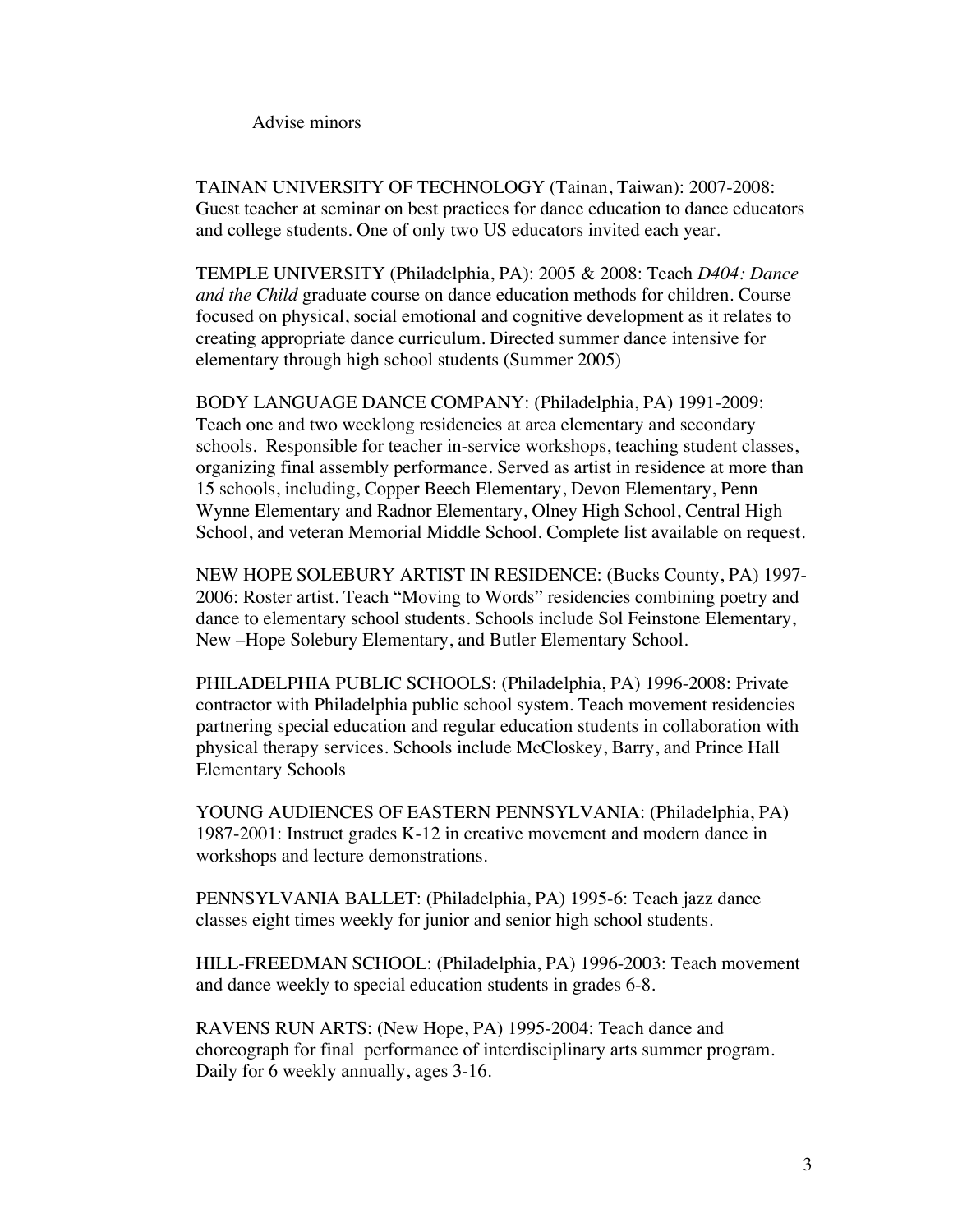### **PUBLICATIONS (Peer Reviewed or Invited)**

Giguere, M. and Barr, S. 2020. Section Co-Editors, Community Dance Section for *Ethical Dilemmas in Dance Education: Case Studies on Humanizing Dance Pedagogy*, Risner, D and Schupp, L (Eds), Jefferson, NC: McFarland & Company.

Giguere, M. and Barr, S. with M. Fitzgerald. 2020. "Whose Class is it Anyway" in *Ethical Dilemmas in Dance Education: Case Studies on Humanizing Dance Pedagogy*, pgs 245-253. Risner, D and Schupp, L (Eds), Jefferson, NC: McFarland & Company.

Giguere, M. and S. Barr. 2020. "Why Do I Have to Perform?" in *Ethical Dilemmas in Dance Education: Case Studies on Humanizing Dance Pedagogy*, pgs 278-286 Risner, D and Schupp, L (Eds), Jefferson, NC: McFarland & Company.

Barr, S. and M. Giguere with S. Bendix. 2020. "Intergenerational Moves" in *Ethical Dilemmas in Dance Education: Case Studies on Humanizing Dance Pedagogy*, pgs 267-276 Risner, D and Schupp, L (Eds), Jefferson, NC: McFarland & Company.

Barr, S. and M. Giguere with S. Bendix. 2020. "Dancing within Prison Walls" in *Ethical Dilemmas in Dance Education: Case Studies on Humanizing Dance Pedagogy*, pgs 256-265 Risner, D and Schupp, L (Eds), Jefferson, NC: McFarland & Company.

Giguere, M. September 2019. Guest Editor *Dance Education in Practice: Special Issue: Choreography in Education*. Philadelphia, PA: Taylor & Francis Publishing.

Giguere, M. 2019. The Development of Identity in Teenage Dancers through Community Engagement in *Dance and the Quality of Life*. Bond, K (Ed). NY: Springer Publishing.

Giguere, M, 2019. Foreward and Viewing Dance in Public and Private: Embracing Ambiguity in *Philadelphia Museum of Dance Catalogue* https://phlpmd.com

Giguere, M. June 2017. Guest Editor *Dance Education in Practice: Special Issue: Community Dance*. Philadelphia, PA: Taylor & Francis Publishing.

Giguere, M. and Federman-Moralies, R. 2017. Dancing Partners/ Dancing Peers: A Wheelchair Dance Collaborative in *Dance, Access and Inclusion: Perspectives on dance, young people and change.* Burridge,S. and Svenson C. (Eds).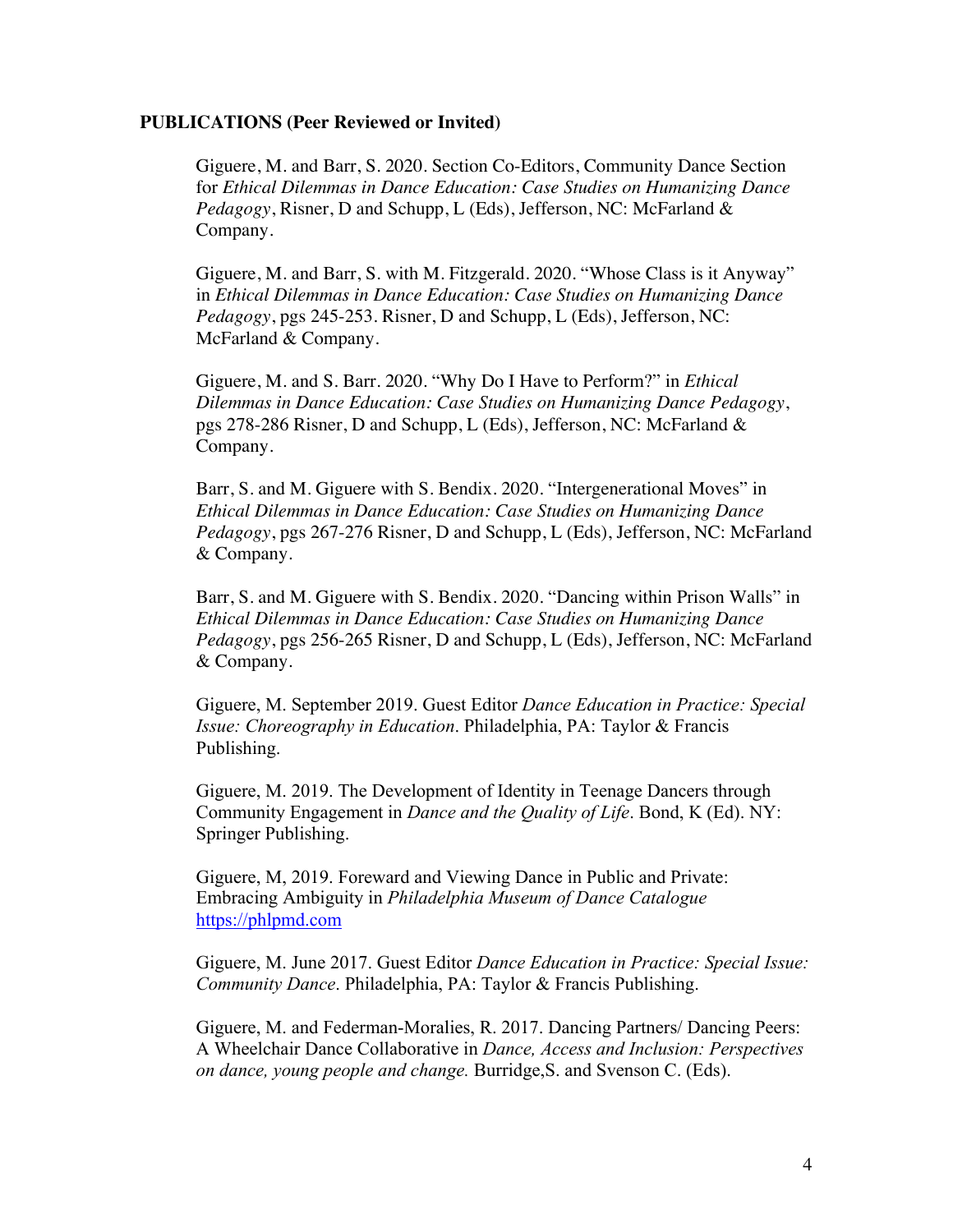Giguere, M. (2015-21) Trends in Dance Education (ongoing column, published three times yearly) *Dance Education in Practice*. Topics published to date: Pay Rates for Dance Teachers: Concerns and Suggestions; The Pros and Cons of Student Performances: Tips for Working with Beginners; Classroom Management Techniques, How to Negotiate for Wages, Recognizing Success as a New Teacher, etc. Philadelphia, PA: Taylor & Francis Publishing.

Giguere, M. (2015) Anorexia Nervosa and the Dancer: Perspectives for the Dance Educator. *Dance Education in Practice* 1(3) 8-10.

Giguere, M. (2015) Contributor Chapter 2: Teaching and Chapter 4: Research in *Dance in Public Scholarship*: *Teaching, Choreography, Research, Service and Assessment for Community Engagement.* Champaign, IL: Human Kinetics

Giguere, M. (2014) Dance Education and Action Research: A Twin Study, *Research in Dance Education*, 16 (1) 16-32.

Giguere, M. (2013) *Beginning Modern Dance.* Champaign, IL: Human Kinetics

Giguere, M. and Bashaw, B. (2013) Book Review: Close Encounters: Dance Partners for Creativity. *Thinking Skills and Creativity* 10 (2013) 99– 100

Giguere, M. (2012) Self Reflective Journaling: A Tool for Assessment, *Journal of Dance Education* 12 (3) 99-103

Giguere, M. (2011). Social influences on the creative process: An examination of children's creativity and learning in dance. *International Journal of Education and the Arts, 12*(SI 1.5). Retrieved from http://www.ijea.org/v12si1/.

Giguere, M. (2011) Dances For Children, With Children, and By Children: Looking at Dance through a Lens of Children's Culture, *Journal of Dance Education* 11(3): 84-89

Giguere, M. (2011) Dancing Thoughts: An Examination of Children's Cognition and Creative Process in Dance, *Research in Dance Education,* 12 (1): 1-24.

Giguere, M. (2010) The Cognitive Benefits of Dance Making with Children: Maximizing Dance as a Tool for Thinking, *DEC 2010 / Singapore Conference Proceedings.*

Giguere, M. (2010) Self Reflection and the Millennial College Student As part of the panel: Millennial College Students in Dance: Stimulating Mind, Body and Spirit. Panel Members: Dr. Donna Dragon, Dr. Miriam Giguere, and Dr. Carl Paris. *NDEO 2010 Conference Proceedings*.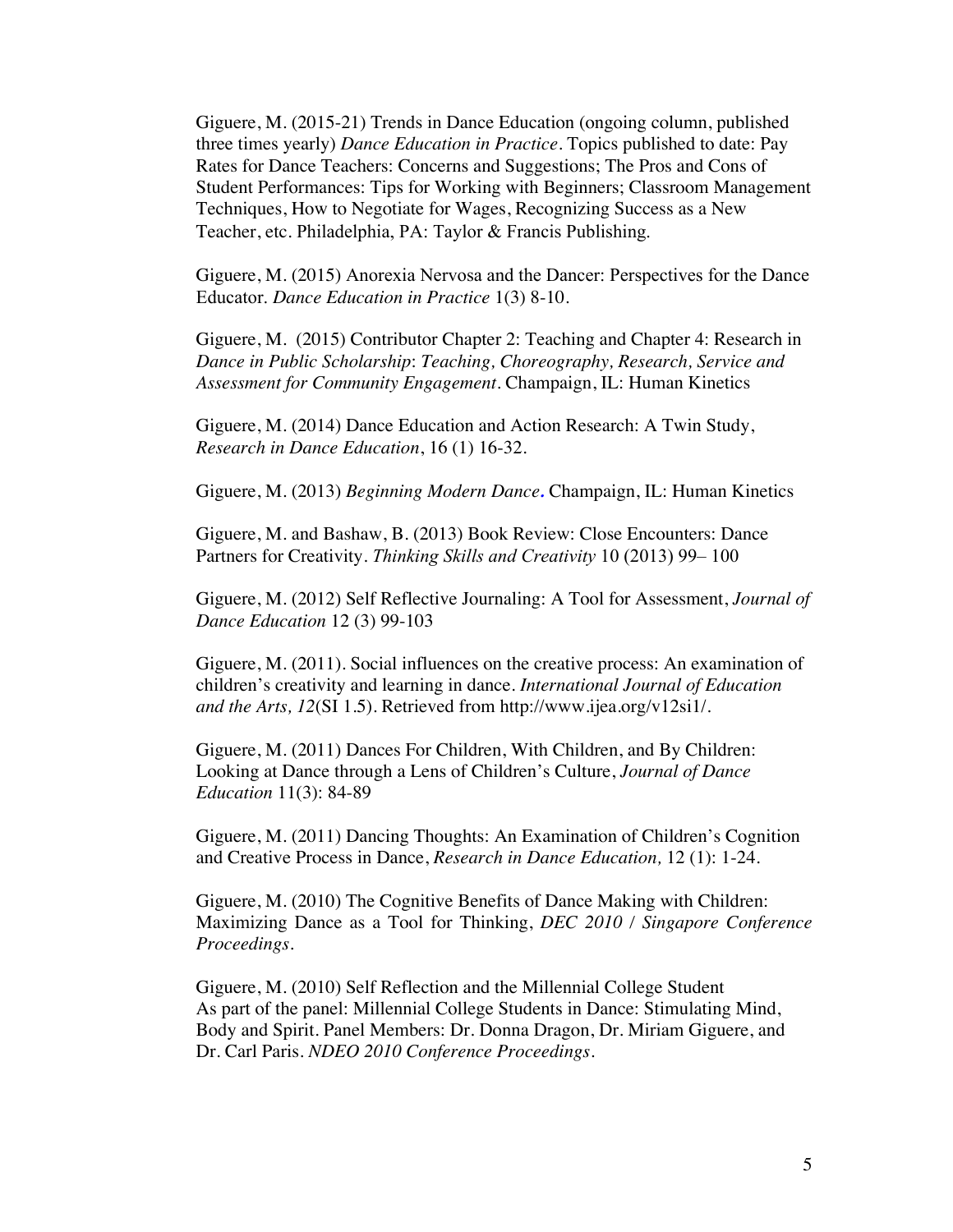Giguere, M. (2010) The Cognitive Link: How Dance Making with Children Enhances Thinking Skills, *NDEO 2010 Conference Proceedings*.

Giguere, M (2010) The Mind in Motion: An Examination of Children's Cognition Within the Creative Process in Dance, *Arts and Learning Research Journal*, 26 (1) 126-144.

Giguere, M and Moss, M (2009) "What Does Mr. Bach Tell Us to Do?" A Thematic Collaboration Between Music and Dance, *Journal of Music & Dance*. December 2009.

Giguere, M. (2008) Learning from the Masters: Understanding the Influence of Dance History on Technique Class in B. Miller and A. Vachon, (eds.) *The Limon Centennial Collection.* New York: Jose Limon Dance Foundation, p.47-54.

Giguere, M. (2007) Shared Symbols: An investigation into the symbols conveyed through dance and sculpture In L. Overby and B. Lepczyck. (Eds.) *Dance: Current Selected Research, Volume 6,* AMS Press. New York: AMS Press, Inc: 79-92.

Giguere, M. (2007) *The Mind in Motion: An Examination of Children's Cognition During the Creative Process in Dance*. Doctoral Dissertation. Temple University.

Giguere, M. (2006). Thinking as they create: Do children have similar experiences in dance and in language arts? *Journal of Dance Education* 6, 2:41- 47.

Giguere, M. (2005). Revitalizing Pennsylvania Through Creativity: Dance in Education. *Arts Education Policy Review* 106 (4), March / April p. 34-39.

### **PRESENTATIONS (Selected Peer Reviewed and Invited)**

NATIONAL DANCE EDUCATION ORGANIZATION- NATIONAL CONFERENCE 2020: Virtual. Paper Presentation: Social and Emotional Learning in First Grade Dancers.

NATIONAL DANCE EDUCATION ORGANIZATION- NATIONAL CONFERENCE 2019: Miami, FL. Paper Presentation: The Changing Relationship between Choreographer and Dancer: Implications for Dance Education.

NATIONAL DANCE EDUCATION ORGANIZATION- NATIONAL CONFERENCE 2019: Miami, FL. Panel Presentation: Fostering Critical Discussion in Post-Secondary Pedagogy Curricula through the Use of Case Studies, with Pam Musil, Marissa Nesbit, Karen Schupp, Monica Frichtel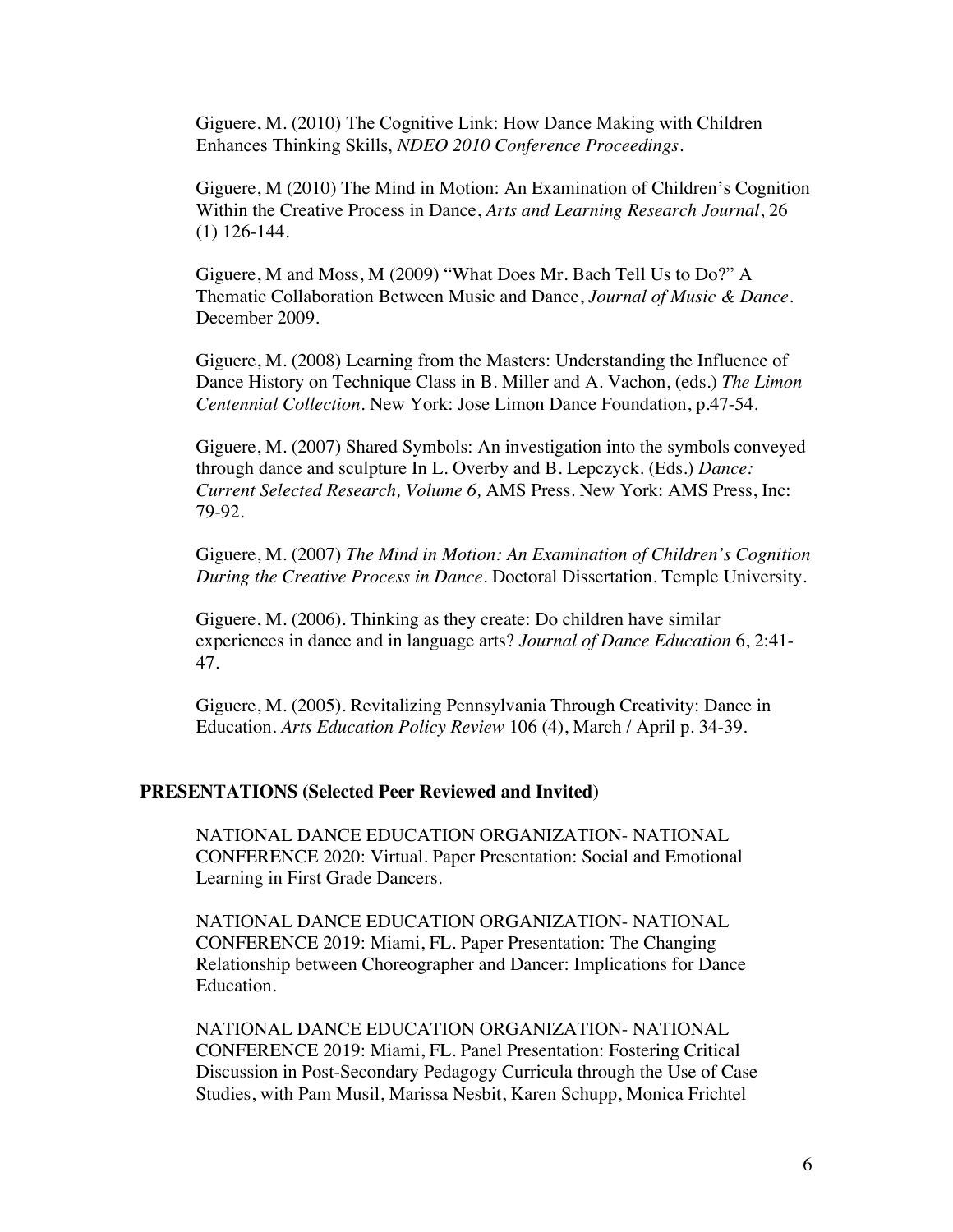TRAUMA AND THE ARTS: NETTER CENTER, UNIVERSITY OF PENNSYLVANIA, Philadelphia, PA April 2-4, 2019. Healing Art of Dance Plenary session, chair.

DANCE AND THE CHILD INTERNATIONAL/ WORLD DANCE ALLIANCE 2018: Adelaide, Australia. Paper entitled: The Changing Relationship Between Choreographer and Dancer: What Professional Practice Today Implies for Children's Dance Education.

WOMEN IN DANCE LEADERSHIP CONFERENCE: New York NY, January 20, 2018. "WID Talks": 21<sup>st</sup> Century Female Leadership.

HIGHER EDUCATION PARTNERSHIPS FOR DEMOCRACY AND SOCIAL CHANGE: NETTER CENTER, UNIVERSITY OF PENNSYLVANIA NOV 16- 17, 2017. Arts and Culture Panelist: Dance in Community.

NATIONAL DANCE EDUCATION ORGANIZATION- NATIONAL CONFERENCE 2017: San Antonio, TX. Pre-Conference Workshop: Using Choreography to Learn: A Pre-K to 8 Toolkit and its Implications for Social and Emotional Development. With Andrew Janetti and Jessica Lewis.

NATIONAL DANCE EDUCATION ORGANIZATION- NATIONAL CONFERENCE 2016: Washington, DC. Pre-Conference Workshop: Using Choreography to Learn: A Pre-K to 8 Toolkit and its Implications for Cognitive Development. With Andrew Janetti and Jessica Lewis.

MAKING HOME IN THE CITY: UNIVERSITY-COMMUNITY PARTNERSHIPS IN THE ARTS CULTURE, AND HUMANITIES: Music and Dance Panel. University of Pennsylvania, October 23, 2015

NATIONAL DANCE EDUCATION ORGANIZATION- NATIONAL CONFERENCE 2015: Phoenix Arizona. Paper: *Contemporary Eric* and the Aesthetics of Beginning College Choreographers

NATIONAL DANCE EDUCATION ORGANIZATION- NATIONAL CONFERENCE 2015: Phoenix Arizona Panel with Sherri Barr, Valerie Ifill: Extending the Artistry: Examining the Artistic Process in Community-based Work

DANCE AND THE CHILD INTERNATIONAL/ WORLD DANCE ALLIANCE GLOBAL DANCE SUMMIT 2015: Copenhagen, Denmark. Paper entitled: Development of Identity in Teenage Dancers Through Community Engagement.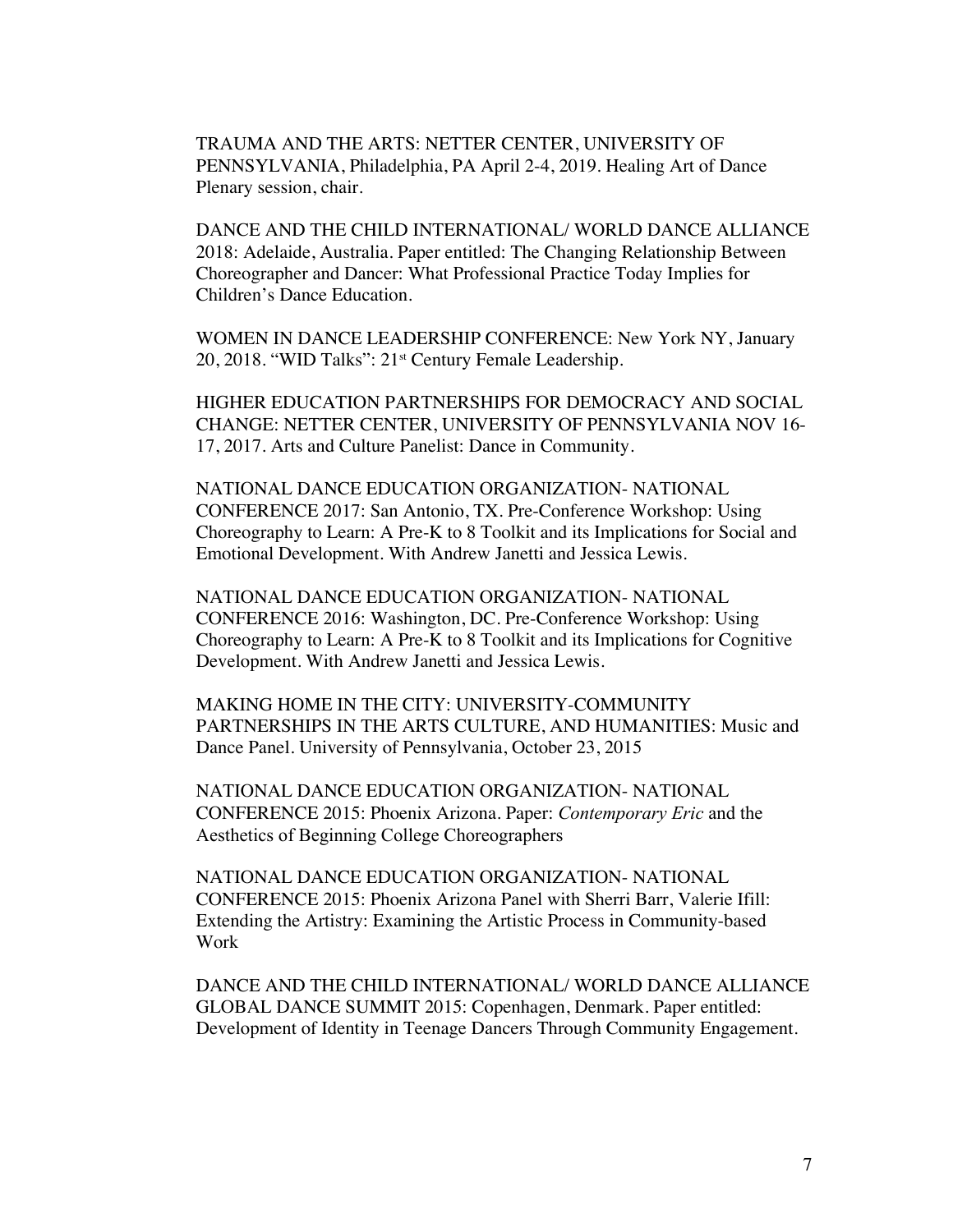NATIONAL DANCE EDUCATION ORGANIZATION- NATIONAL CONFERENCE 2014: Chicago, IL. Panel entitled: Dance, Pilates and PT: A Collaboration for Dancer Health.

TEDx: Solebury School Youth Focused TEDx: May 18, 2014. Being OK with Uncertainty: A Lesson Learned Through Dance.

NATIONAL DANCE EDUCATION ORGANIZATION- NATIONAL CONFERENCE 2012: Los Angeles, CA. Paper entitled: Valuing A Diversity of Perspectives: Understanding the Resistant Student

DANCE AND THE CHILD INTERNATIONAL/ WORLD DANCE ALLIANCE GLOBAL DANCE SUMMIT 2012- Taipei Taiwan. Presented paper entitled: Enhancing Cognition through children's dance creation.

PRE-CONFERENCE SYMPOSIUM CONGRESS ON RESEARCH IN DANCE / SOCIETY OF ETHNOMUSICOLOGY 2011 hosted by University of Pennsylvania "Music, Dance and Civic Engagement." Presented panel with Drexel students entitled: International Festival Participation: Drexel Dance in Singapore.

CONGRESS ON RESEARCH IN DANCE 2011- Philadelphia, PA. Presented workshop entitled: Health, Healing and Outreach: Dancing to Music with Wheelchair Bound Teens in collaboration with Rachel Federman-Morales, ADTR

NATIONAL DANCE EDUCATION ORGANIZATION- NATIONAL CONFERENCE 2011- Minneapolis, MN. Presented paper entitled: Wheelchair Dance: A University / Community Collaboration, with Rachel Federman-Morales, ADTR

DANCE EDUCATION CONFERENCE 2010: SINGAPORE. Keynote speaker at conference for dance educators in Singapore. Invited by Ministry of Education, Singapore. Keynote entitled: Developing Mind, Body and Spirit: The Power of Dance to Enhance Learning.

DANCE EDUCATION CONFERENCE 2010: SINGAPORE. Also presented two papers over the weeklong conference, entitled: The Mind in Motion: Cognition During the Creative Process in Dance, and The Cognitive Benefits of Dance Making with Children: Maximizing Dance as a Tool for Thinking.

DANCE EDUCATION CONFERENCE 2010: SINGAPORE. Also presented three workshops over the weeklong conference, entitled: Learning from the Masters in History, The Value of Effective Teaching, and Motivations and Pitfalls of Dance Education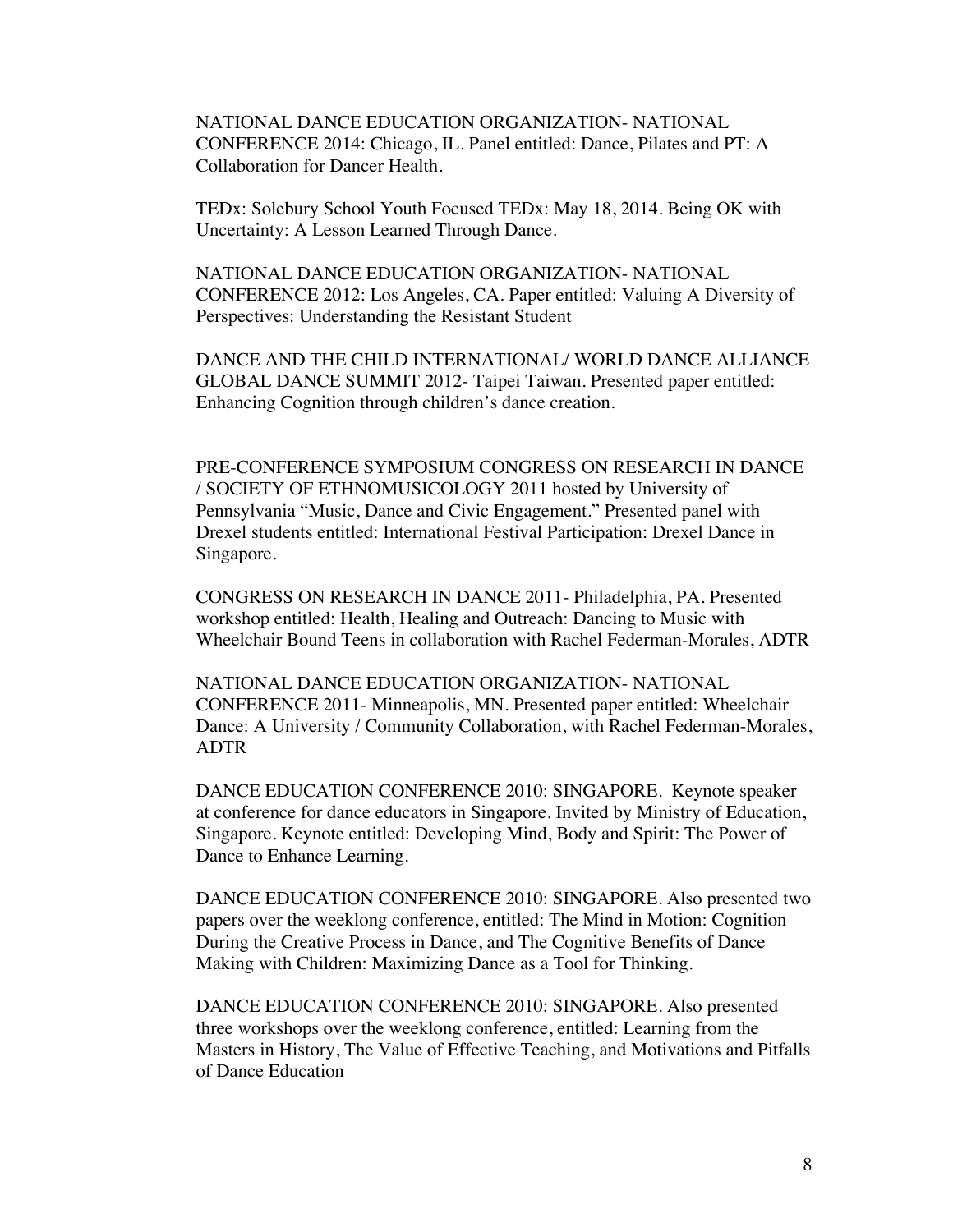NATIONAL DANCE EDUCATION ORGANIZATION- NATIONAL CONFERENCE 2010- Tempe, Arizona. Presented paper entitled: The Cognitive Link: How Dance Making with Children Enhances Thinking Skills.

NATIONAL DANCE EDUCATION ORGANIZATION- NATIONAL CONFERENCE 2010-Tempe, Arizona. Presented paper entitled: Self Reflection and the Millennial College Student.

AMERICAN CREATIVITY ASSOCIATION- INTERNATIONAL CONFERENCE 2010- Philadelphia, PA Presented paper entitled: Embodied Group Creative Process: Enhancing Thinking Skills Through Dance Making

AMERICAN CREATIVITY ASSOCIATION- INTERNATIONAL CONFERENCE 2010- Philadelphia, PA Chaired panel: Everything Creative: Lessons from the Arts and Design

AMERICAN EDUCATIONAL RESEARCH ASSOCIATION- NATIONAL CONFERENCE 2010-Denver, CO Presented paper entitled *Social Influences on the Creative Process: An Examination of Children's Creativity and Learning in Dance* 

AMERICAN CULTURE ASSOCIATION / POPULAR CULTURE ASSOCIATION- NATIONAL CONFERENCE 2010- St. Louis, MO Presented paper entitled *Dances For Children, With Children, and By Children: Looking at Dance through a Lens of Children's Culture.*

AMERICAN CULTURE ASSOCIATION / POPULAR CULTURE ASSOCIATION- NATIONAL CONFERENCE 2010- St. Louis, MO Chaired panel: Dance & Culture: Popular Counter-Thematic Dance

DREXEL UNIVERSITY: Invited panelist at Drexel University Center for Academic Excellence seminar on High Impact Educational Practices. Invited to speak on undergraduate research. Philadelphia. 5/5/10

DREXEL UNIVERSITY: Invited panelist at Drexel University 8<sup>th</sup> annual libraries scholarly communication symposium *Defining Ownership in the Arts*. Philadelphia. 4/21/10

LAKE FOREST COLLEGE October, 2009. Presented pre-service teacher workshop on the integration of dance into elementary school curriculum.

AMERICAN CULTURE ASSOCIATION / POPULAR CULTURE ASSOCIATION- NATIONAL CONFERENCE 2009- New Orleans, LA Presented paper entitled *The Role of Popular Culture in Shaping Children's Dance Making: A Case Study*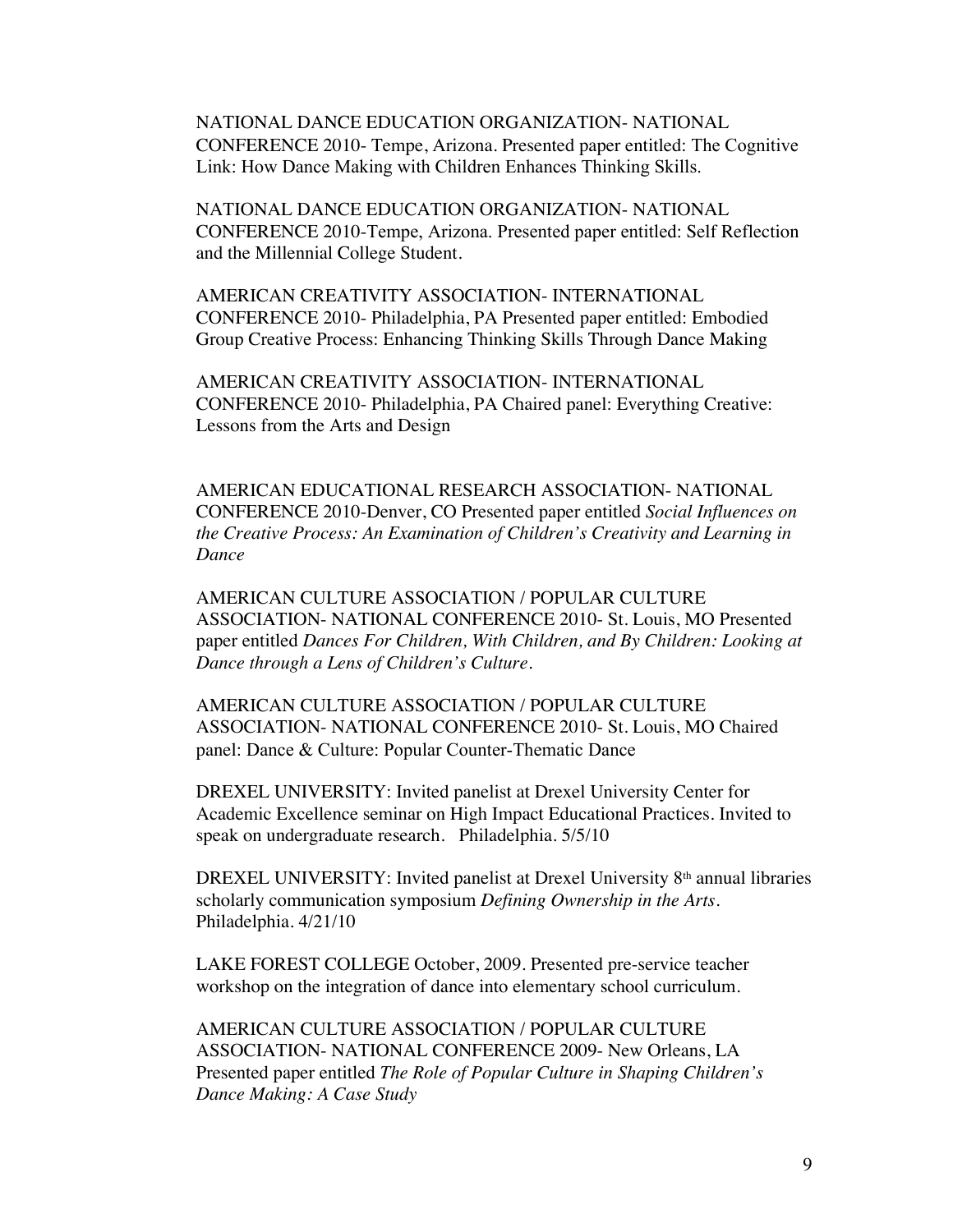NATIONAL DANCE EDUCATION ORGANIZATION-NATIONAL CONFERENCE 2008- Baltimore, MD Presented workshop entitled *Changing Perceptions Through Mindfulness in Technique Class: Teaching Hip-Hop in a cultural context*

PHILADELPHIA TEACHING ARTISTS GROUP. May 4, 2008. Jeanne Ruddy Performance Garage. Invited guest presenter on Dance Making with Children. Presentation and workshop focused on the use of research to guide dance creation activities with children.

LIMON CENTENNIAL CELEBRATION CONFERENCE, April 2008. Presented paper entitled *Learning from the Masters: Understanding the Influence of Dance History on Technique Class.*

TAINAN UNIVERSITY OF TECHNOLOGY SUMMER DANCE EDCUATION INTENSIVE 2007-Tainan City, Taiwan. Five workshop presentations to public school dance educators, college dance education students and pre-school educators: *Learning from the Masters in History, Dance Making Through The Curriculum, Mindfulness in Technique Class, Dance Journaling.*

DREXEL UNIVERSITY OCT 2007-Philadelphia, PA. Presented as guest lecturer to aesthetics seminar: *Kinesthetic Semiotics: Reading the Body as Symbolic Text*

DREXEL UNIVERSITY 2006 through 2015 -Philadelphia, PA Presented as guest lecturer to Entertainment and Arts Management students on *Career Opportunities in Dance.*

NATIONAL DANCE EDUCATION ORGANIZATION- NATIONAL CONFERENCE 2006- Long Beach, CA. Presented workshop with MCP/Hahnemann faculty Ellen Schelly-Hill entitled: *Undergraduate Dancer to Dance/Movement Therapist or Educator: Creating an Educational Continuum*

NATIONAL DANCE EDUCATION ORGANIZATION- NATIONAL CONFERENCE 2005-Buffalo, NY. Presented paper entitled: *Shared Symbols: An Investigation into the Collaborative Creative Process of a Choreographer and a Sculptor*

LAKE FOREST COLLEGE October, 2004. Presented pre-service teacher workshop on the integration of dance into elementary school curriculum.

NATIONAL DANCE EDUCATORS ORGANIZATION CONFERENCE 2004- Lansing, MI. Presented paper entitled*: An Examination of Dance Teaching as a Reciprocal Performative Activity*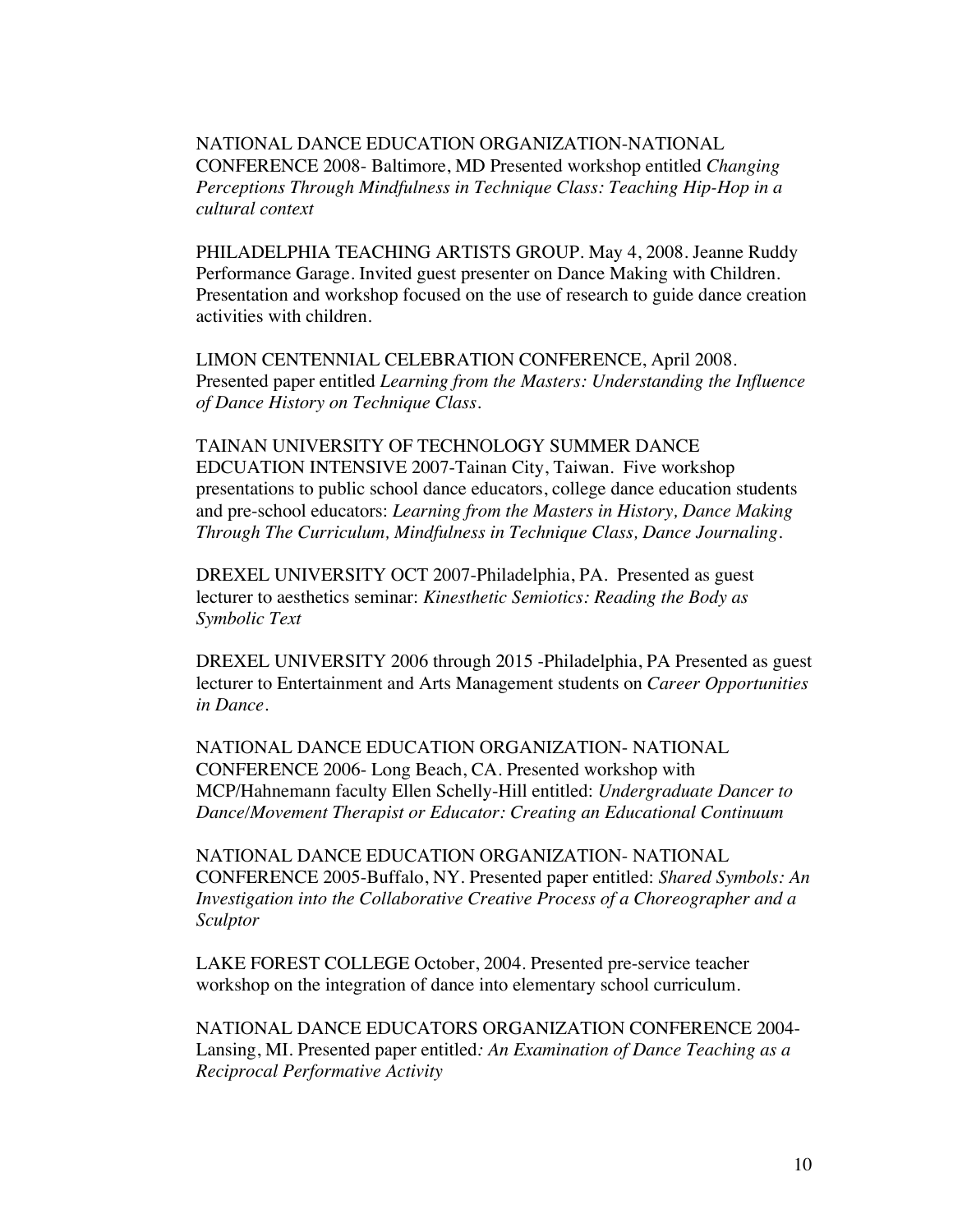NATIONAL DANCE EDUCATION ORGANIZATION-NATIONAL CONFERENCE 2003- Albuquerque, NM. Presented workshop entitled: *"Moving to Words": The Interdisciplinary Artist in Residence.*

AAPHERD REGIONAL CONFERENCE 2003 Philadelphia, PA. Panelist: *Dance Curricula in Philadelphia*

 PHILADELPHIA ARTS IN EDUCATION PARTNERSHIP CONFERENCE 2002 Nov 10, 2002, Co- presenter: *Accommodating the Special Needs Student in Dance*.

# **AWARDS /GRANTS/ PRESS**

- 2019: Pew Center for Arts and Heritage Project Grant. \$500,000 for "Rehearsing Philadelphia" a project in collaboration with a grant of \$380,000 to the Curtis Institute of Music for a city-wide music project with international composer Ari Benjamin Meyers.
- 2017: Pew Center for Arts and Heritage Project Grant. \$360,000 for "Philadelphia Museum of Dance" a project to curate an exhibit of dance performance with French Choreographer Boris Charmatz, at the Barnes Museum in October 2018.
- 2015: Pew Center for Arts and Heritage Project Grant. \$281,520 for "Boris Charmatz and *Levee des Conflits*" a project to bring choreographer Charmatz to Philadelphia in the fall of 2016 for a series of workshops, performances and symposia. Served as grant writer and project director.
- 2015: Pew Center for Arts and Heritage Advance Professional Development Grant to attend performances of Boris Charmatz and meet visual arts curators in Rennes, France and London, UK. \$14,000.
- 2015: ExCITe Center Seed Grant. \$5000 for interdisciplinary research project Movement in Mind: Perception of Motor Skill and Aesthetics in the Minds of Experts with co-investigators Chris Sims, Rachel Lerch (psychology) and Jennifer Morley (dance).
- 2014: Radio Interview on Toronto Radio show "Evidance" regarding Beginning Modern Dance textbook: http://www.evidanceradio.com/home/podcasts/1
- 2009: American Educational Research Association, Arts & Learning Special Interest Group National Dissertation Award.
- 2009: Pew Charitable Trusts/ Dance Advance Professional Development Grant for attendance at Magee Allesse National Center for Choreography first forum on choreographic residencies.
- 2009: Pew Charitable Trusts/ Dance Advance Professional Development Grant for production and curatorial education in London, Stockholm and Dresden
- 2008: Dance Advance Grant to bring in Smithsonian Institution Traveling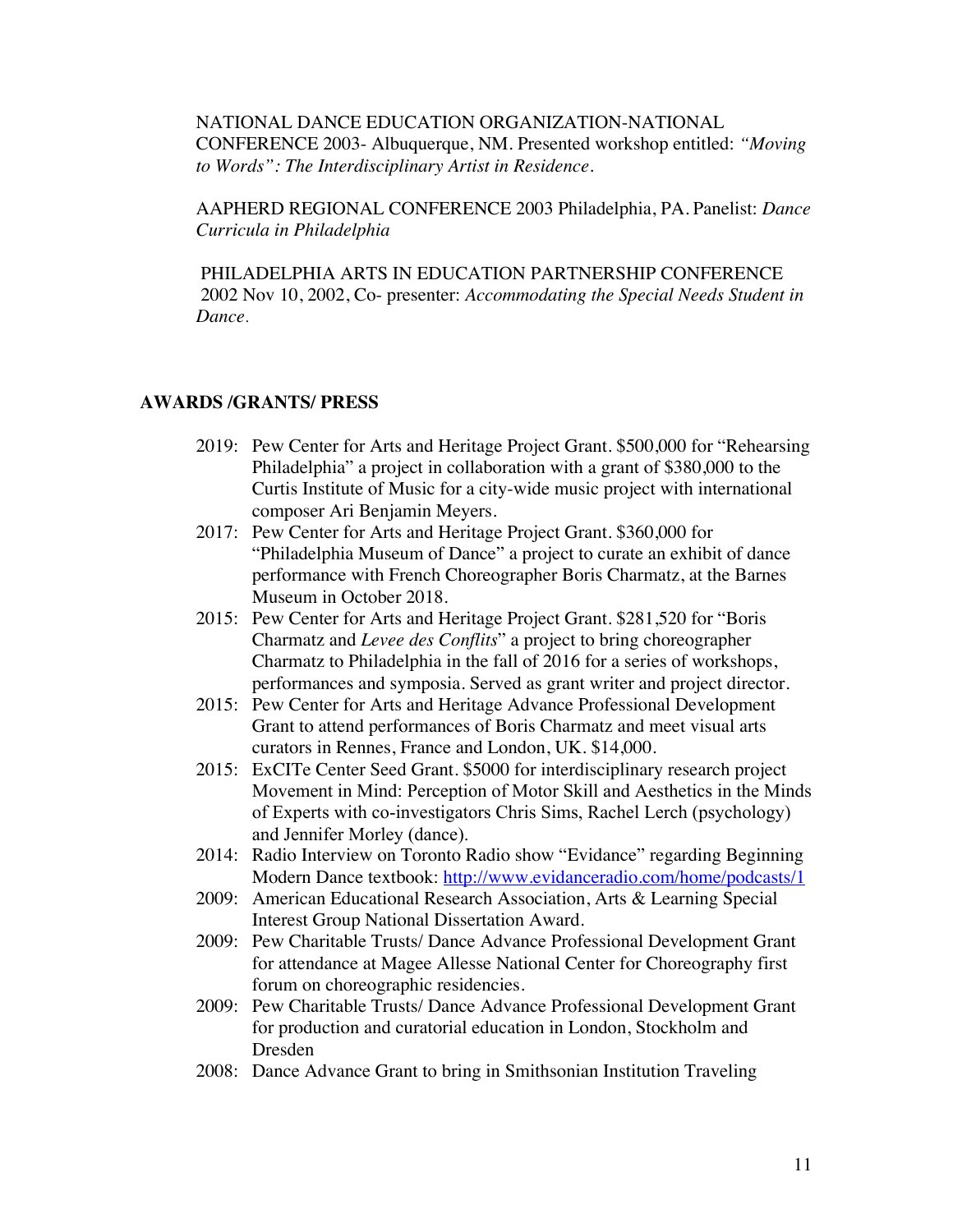Exhibit: *The Dancer Within* photography exhibit by Rose Eichenbaum. Only university to receive a grant and permission to bring in this exhibit in its two-year tour.

- 2006: Temple University Boyer College of Music and Dance Emerging Doctoral Scholar Award.
- 2004: Who's Who of American Graduate students
- 1993: Pennsylvania Council on the Arts Fellowship recipient
- 1992-3: Pennsylvania Council on the Arts Fellowship recipient
- 1990-2001: Pennsylvania Council on the Arts Artist in Education roster artist

## **CONSULTATIONS/SERVICE POSITIONS (Selected)**

PENNSYLVANIA DANCE EDUCATION ORGANIZATION Founding President, term 2019-2022.

PENNSYLVANIA BALLET Advising on professional development and curriculum revision for the Dance Chance program. September 2017-June 2021

NATIONAL DANCE EDUCATION ORGANIZATION, Policy Board Member, 2015-2018

DANCE EDUCATION IN PRACTICE (Journal of NDEO and Taylor & Francis Publishers) Associate Editor 2014-present

RESEACH IN DANCE EDUCATION (Publisher Routledge) Peer Reviewer 2011-present

JOURNAL OF DANCE EDUCATION (Journal of NDEO and Taylor & Francis Publishers) Peer Reviewer 2008-present

PHILADELPHIA MUSEUM OF ART (Philadelphia, PA) Invited co-organizer of the Anne D'Harnoncourt Symposium "Museum as Score", September 9-11, 2016. Included discussions and performances with Boris Charmatz and William Forsythe.

GEORGIAN COURT UNIVERSITY (Lakewood, NJ) External Program Assessor 2016

CEDAR CREST COLLEGE (Allentown, PA) External Program Assessor 2015

MINISTRY OF EDUCATION, SINGAPORE, 2010 & 2011 Teacher training workshops for dance teachers and teachers in charge of dance in Singapore school. September 2010 and April 2011.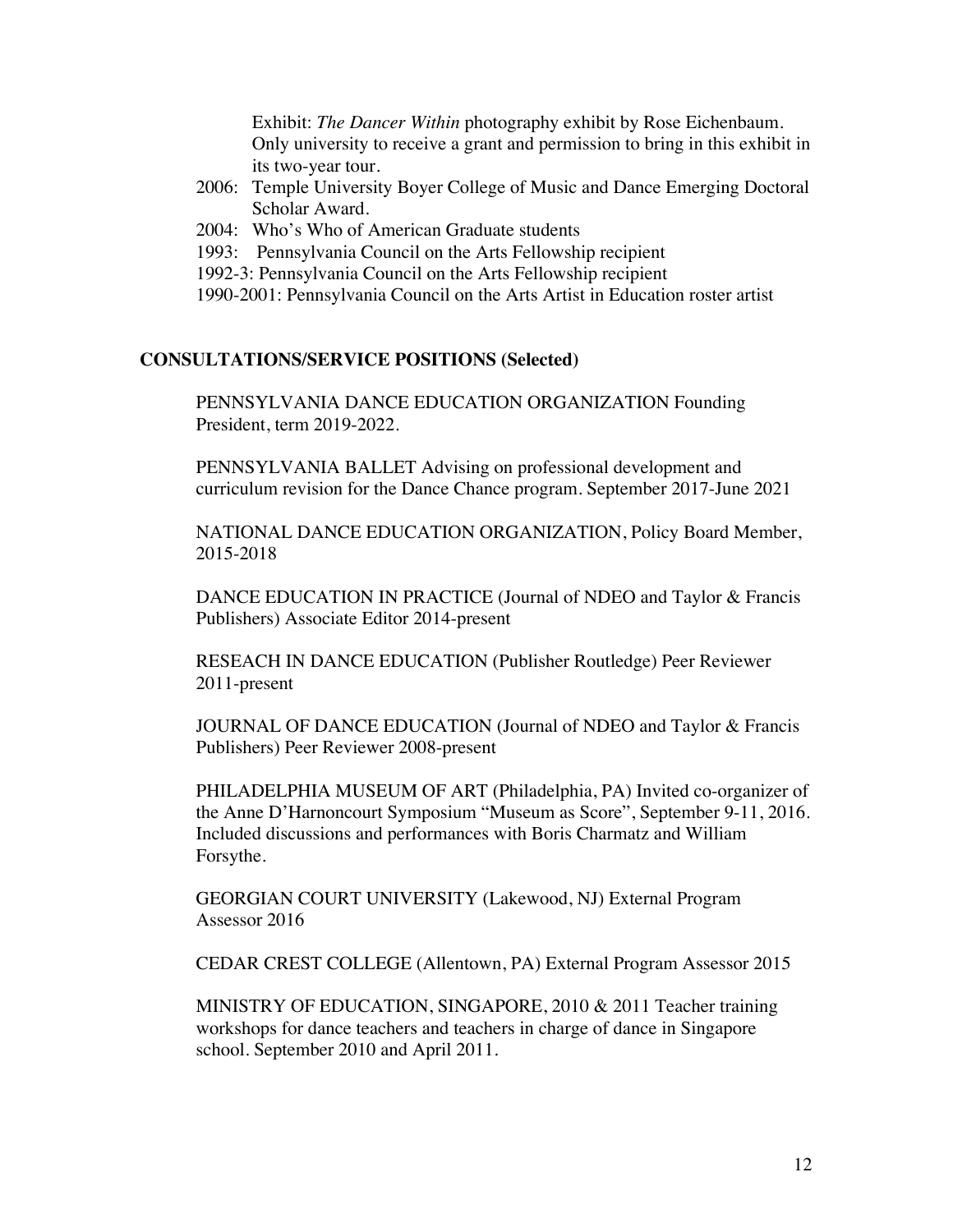EDNA MANLEY COLLEGE 2008 (Kingston, Jamaica) Reviewed and critiqued new dance education curriculum at the request of the college.

FIRST POSITION DANCE STUDIO 2007 (Gladwyn, PA) Assisted with curriculum design for summer dance program benefiting victims of hurricane Katrina in New Orleans. Executed training session with instructors.

NATIONAL OCCUPATIONAL TESTING INSTITUTE (Philadelphia, PA) 2004 Served as evaluator for Dance Teacher Certification testing.

PHILADELPHIA ARTS IN EDUCATION PARTNERSHIP: (Philadelphia, PA) 2004 Observed teaching artists to evaluate suitability for Art in Education roster.

STEPHEN SCHWARTZ CHORAL CONCERT 2004 (Elkins Park, PA) Assisted with staging of six choir concert of the work of Broadway composer Stephen Schwartz, conducted by Stephen Schwartz and David Tilman.

DANCEFUSION (Philadelphia, PA) 2002 Reconstructed work of Philadelphia Choreographer Faye Kahn for concert of DanceFusion Dance Company at the Zellerbach Theater or the Annenberg Center

## **CHOREOGRAPHIC EXPERIENCE**

DREXEL UNIVERSITY: Choreograph annually or semi-annually for Drexel Dance Ensemble concerts from 1991 to 2021; a total of more than 60 original dances, 9 involving collaborations with other artists, and 7 with original scores commissioned for the work. Highlights include:

| <b>Assembly</b> (January 2018) Work on company of 61 dancers with original     |  |
|--------------------------------------------------------------------------------|--|
| music by Chris Farrell and set by Chris Totora.                                |  |
| <b>Flying Blind</b> (January 2011) Work for 12 dancers based on the concept of |  |
| a changing image in the mirror. Set included                                   |  |
| morphing graphics of photos of the dancers                                     |  |
| created by film and video student Michael Long.                                |  |
| <b>Furnishings</b> (January 2010) Choreography to original music by Chris      |  |
| Farrell based on the concept of home. Included a                               |  |
| film by videographer Edward Dormer of the                                      |  |
| dancers filmed on location in IKEA                                             |  |
| <b>Fugue for Three Gestures</b> (April & May 2009) Commissioned by Drexel      |  |
| University Concert Band to choreograph work to                                 |  |
| live performance of Oliver Nelson's Fugue &                                    |  |
| Bossa.                                                                         |  |
| Borrowed Domains (Jan 2009) Choreographed to Bach concerto and                 |  |
| original text on the concept of arriving and                                   |  |
| departing.                                                                     |  |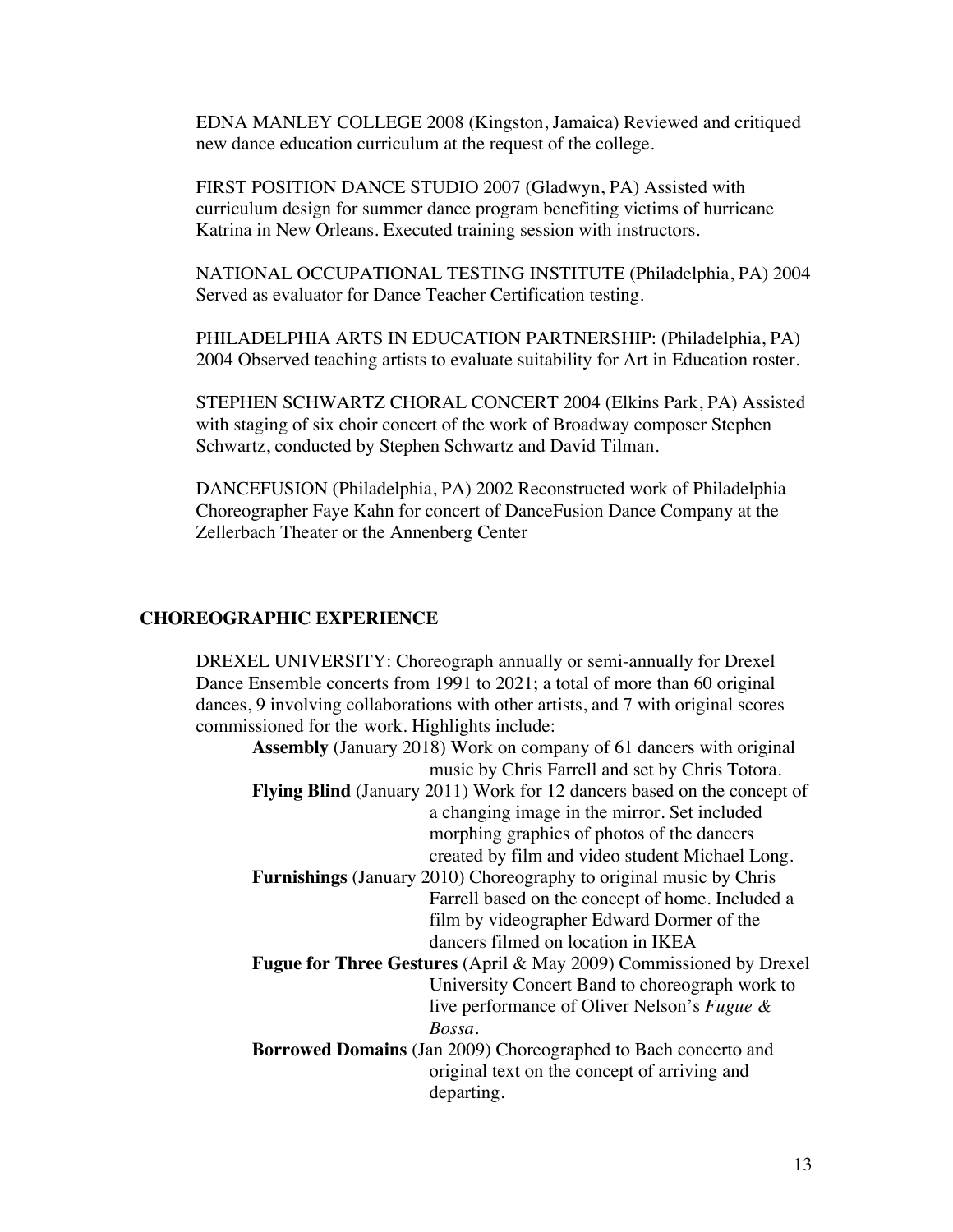| <b>Triptych</b> (May 2008)                                                   | A trio choreographed in three genres: ballet,                               |
|------------------------------------------------------------------------------|-----------------------------------------------------------------------------|
|                                                                              | Modern and hip-hop with a commissioned score                                |
|                                                                              | created by the music industry student composers                             |
|                                                                              | club.                                                                       |
|                                                                              | <b>Octave</b> (January 2007) A collaboration with percussionist Hoagy Wing  |
|                                                                              | exploring the connections between dance and                                 |
|                                                                              |                                                                             |
|                                                                              | rhythm using percussion tubes as dance props,                               |
|                                                                              | musical accompaniment and set pieces. Original                              |
|                                                                              | set design by Susan Harris.                                                 |
|                                                                              | Talismanic (January 2006) Based on the images of photographer Andrea        |
|                                                                              | Baldeck. Work incorporated live video feed of                               |
|                                                                              | the dancers performing from above projected                                 |
|                                                                              | into the photographic images.                                               |
| <b>Embracing Change III</b> (April 2005) includes original text and video by |                                                                             |
| Miriam Giguere. Live music created                                           |                                                                             |
|                                                                              |                                                                             |
|                                                                              | by the George Starks quartet.                                               |
|                                                                              | <b>The House</b> (June 2003) a suite of dances based on the poem The House  |
|                                                                              | by poet Miriam Kotzen, with original set by Ralph                           |
|                                                                              | Giguere and Bill Pollock, and original music by                             |
|                                                                              | Ken Gregory.                                                                |
|                                                                              | <b>Boundaries</b> (January 2003) a collaboration with Bucks County Sculptor |
|                                                                              | Yvonne Love on the concept of psychological                                 |
|                                                                              | Boundaries and their internalization.                                       |

(Video of listed works available upon request)

Responsible for development of student choreography for all concerts a total of more than 400 pieces.

For FreshDance, freshmen dance company: Choreograph annually since inception of company in 2010.

For Theatre Program at Drexel: choreographed *Man of LaMancha* (1994), *Godspell* (1996) *Into the Woods* (1998) *Hair* (2000) *Fiddler on the Roof* (2002) *Cabaret* (2005) *Bat Boy* (2007) *Reefer Madness* (2010) *Kiss Me Kate* (2014) *Little Shop of Horrors* (2016) *Avenue Q* (2017) Alien8 (2019)

For Music Program at Drexel: Created and co-directed with music program director Dr. Mike Moss, collaboration of live music and dance: *A Celebration of Bach* (2009), *Improvisation!* (2011) *The Composer and the Choreographer: New Music For Dance* (2013)

DANCE CONDUIT: Choreographed and performed in *Embracing Change III* for Ann Vachon / Dance Conduit concert. (2005) Collaborated with the George Starks Quartet for live music.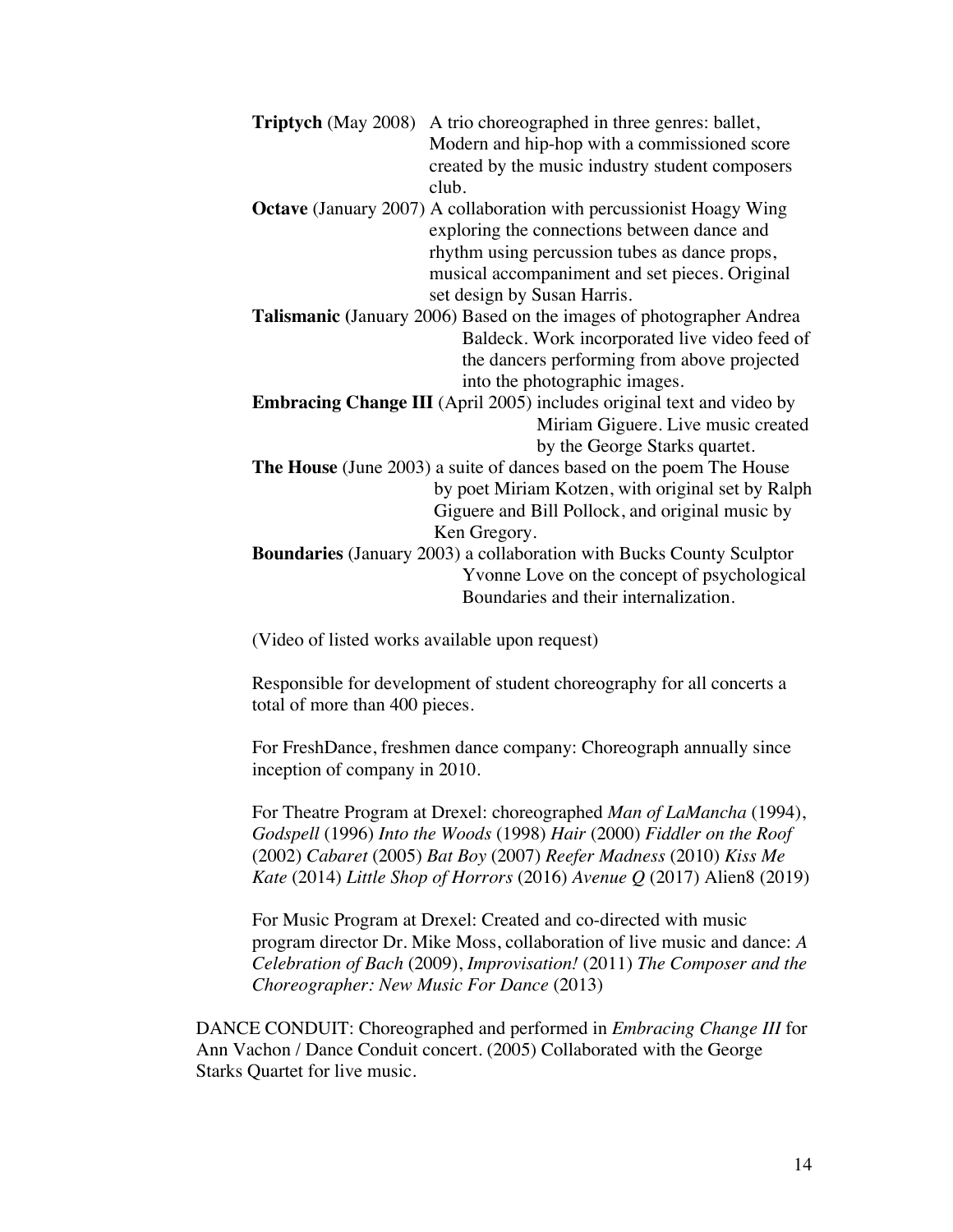PHILADELPHIA MUSEUM OF ART: Choreographed dances based on the sculpture *The Burgers of Calais* by Rodin (1993) and the mural *The Dance* by Matisse (1994). Performed by Body Language Dance Company monthly for 6 months at Philadelphia Museum of Art.

ABINGTON HIGH SCHOOL: Choreographed and staged musical numbers for *West Side Story* (1993), *Camelot* (1994), *Bye Bye Birdie* (1995), *Anything Goes* (1996), *Sound of Music* (1997), *Damn Yankees* (1998), *South Pacific*  (1999), *Man of LaMancha* (2000), *42nd Street* (2001), *Annie* (2002), *King & I* (2003), *Wizard of Oz* (2004), *Hello Dolly!* (2005), *West Side Story* (2006), *Guys and Dolls* (2007), *Anything Goes* (2008), *Beauty & the Beast* (2009) *Les Mis* (2010) *Aida* (2011) *Scarlet Pimpernel* (2012) *Thoroughly Modern Millie* (2013) *Sunset Boulevard (2014) South Pacific (2015)*

CABLE CHANNEL 54: Reconstructed *Burghers of Calais* as a thirty-minute video presentation with videographer George McCollough.

COMMUNITY EDUCATION CENTER: Choreographed and performed solo *The Weakness in Me* (1990) on award from Performance in an Intimate Space program. Choreographed and performed solo and duet *Nobody But You*  (1998) for Dance Dialogue series.

HAVERFORD COLLEGE: Choreographed *West Side Story* (1990) for Broadway South production company. Involved students from Haverford, Swarthmore and Bryn Mawr Colleges.

FRIENDS CENTRAL SCHOOL: Choreographed and staged musical numbers for *My Fair Lady* (1988), *Oh What A Lovely War* (1986), *Iolanthe* (1985), *Free To Be You and Me* (1984), *Godspell* (1984), *Fiddler on the Roof* (1983).

UNIVERSITY OF PENNSYLVANIA: Choreographed and staged musical numbers for *Anything Goes* (1980) and *You're a Good Man Charlie Brown* (1979)

### **PERFORMING EXPERIENCE**

BODY LANGUAGE DANCE COMPANY: Director 1991-2005: Responsible for choreography, auditioning and directing dancers and musicians, creating projects and concerts, booking performances, budgeting, payroll, fundraising and advertising.

TERRY BECK TROUPE: Company Member: 1986-92: Performances include international and domestic touring. Soloist during international tour that won Scottish National Critics Award. College residencies include Muhlenberg,